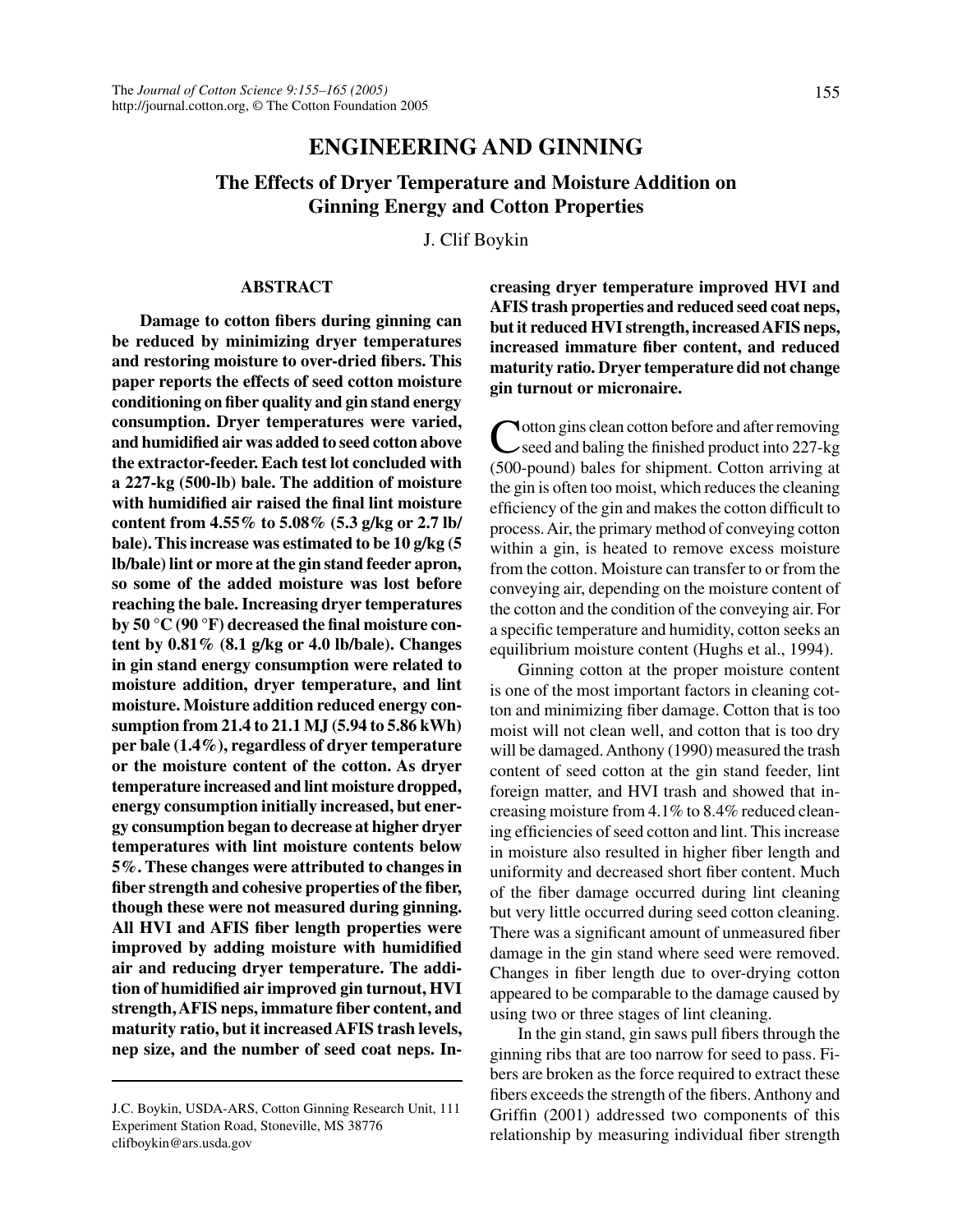and its attachment to the seed at various moisture contents. From 3.6% to 11.8% fiber moisture, the attachment force remained constant at 1.9 g per fiber, while fiber-breaking force increased almost linearly from 3.1 to 4.8 g per fiber (Fig. 1). The percentage of broken fibers (those removed at less than full length) dropped as the ratio of fiber breaking force to attachment force increased. Above 11.8% moisture, the attachment force dropped sharply and fiber breakage was nearly eliminated, so fiber damage may increase as lint moisture drops due to a reduction in fiber strength, but no changes in attachment force are expected to influence fiber damage below 11% lint moisture.



**Figure 1. Effect of lint moisture (%) on fiber to seed attachment force, breaking force, and percentage broken fibers as reported by Anthony and Griffin (2001).**

Drying cotton at high temperatures has been shown to irreversibly reduce individual fiber strength. Anthony and Griffin (2001) showed that dryer temperatures over 175  $\rm{°C}$  (350  $\rm{°F}$ ) for as little as 3 s can reduce individual fiber strength and increase fiber breakage even after restoring moisture, but fibers dried below 120 °C (250 °F) were unaffected after restoring moisture. The equilibrium moisture content of fiber was reduced as dryer temperatures increased, so dryer temperatures around 175 °C (350 °F) may reduce fiber strength and cause fiber damage that can not be prevented with moisture restoration before ginning.

Byler et al. (2001) found that HVI bundle strength increased as lint moisture increased from 6.5% to 8.5%. Strength at 7.5% lint moisture (26.3 cN/tex) increased 7.6% with 1% moisture. From the previously discussed values reported by Anthony and Griffin (2001), the single fiber breaking strength at 7.5% lint moisture (3.85 g/fiber) increased 4.8% with 1% moisture. This difference indicates that factors in addition to individual fiber strength change with moisture content and influence fiber bundle strength. One property may be fiber cohesion. If cohesive forces between fibers and fiber strength both increase with lint moisture, both could also influence the energy required to extract the fibers from the gin stand seed roll.

Fiber-to-fiber friction in cotton is related to the orientation of the fibers, the ability to take up electrostatic charge, the natural lubrication of the waxy cuticle layer, the length and fineness of the fibers, and other factors (El Mogahzy et al., 1997). Static charge between fibers can be reduced with moisture by increasing the conductivity of the fiber and its surface (Slade, 1998). The electrical resistance of fibers increases as the moisture content decreases. As moisture content drops below 5%, the electrical resistance increases rapidly as it approaches that of the dry fiber, because of the disruption of "moisture channels". Electrical resistance may be lowered at low moisture contents with ample surface moisture. Static friction in the gin stand may exist between fibers or between machinery and fibers. Fibers may cling together as they flow through the gin stand, so static friction between these fibers would resist the separation of the fibers. The force required to extract the fibers from the seed in the gin stand may be lowered by reducing static electricity with either fiber moisture or surface moisture.

Moisture can affect hydrodynamic friction differently than static friction. Moisture regain in fibers has been shown to increase hydrodynamic friction by swelling fibers and increasing the area of contact between fibers (Slade, 1998). High humidity can reduce the lubricating effect of some fiber finishes, but no information was found in this regard for natural cotton wax. The force required to extract the fibers from the gin stand seed roll may be increased with fiber moisture or surface moisture by increasing hydrodynamic friction. Hydrodynamic friction in the gin stand could be important between fibers or between machinery and fibers.

An increase in temperature may increase the ability of fibers to conduct electrical charge (Slade, 1998), but in a gin this effect is likely to be minimal compared with the effect of moisture, especially low moisture. An increase in temperature may decrease the viscosity of the waxy cuticle material on the fiber (Slade, 1998). Increased temperature may reduce the force required to extract fibers from the gin stand seed roll by reducing hydrodynamic friction.

Since most of the cleaning and little fiber damage is done before removing the seed, moisture should ideally be removed as it enters the gin and restored before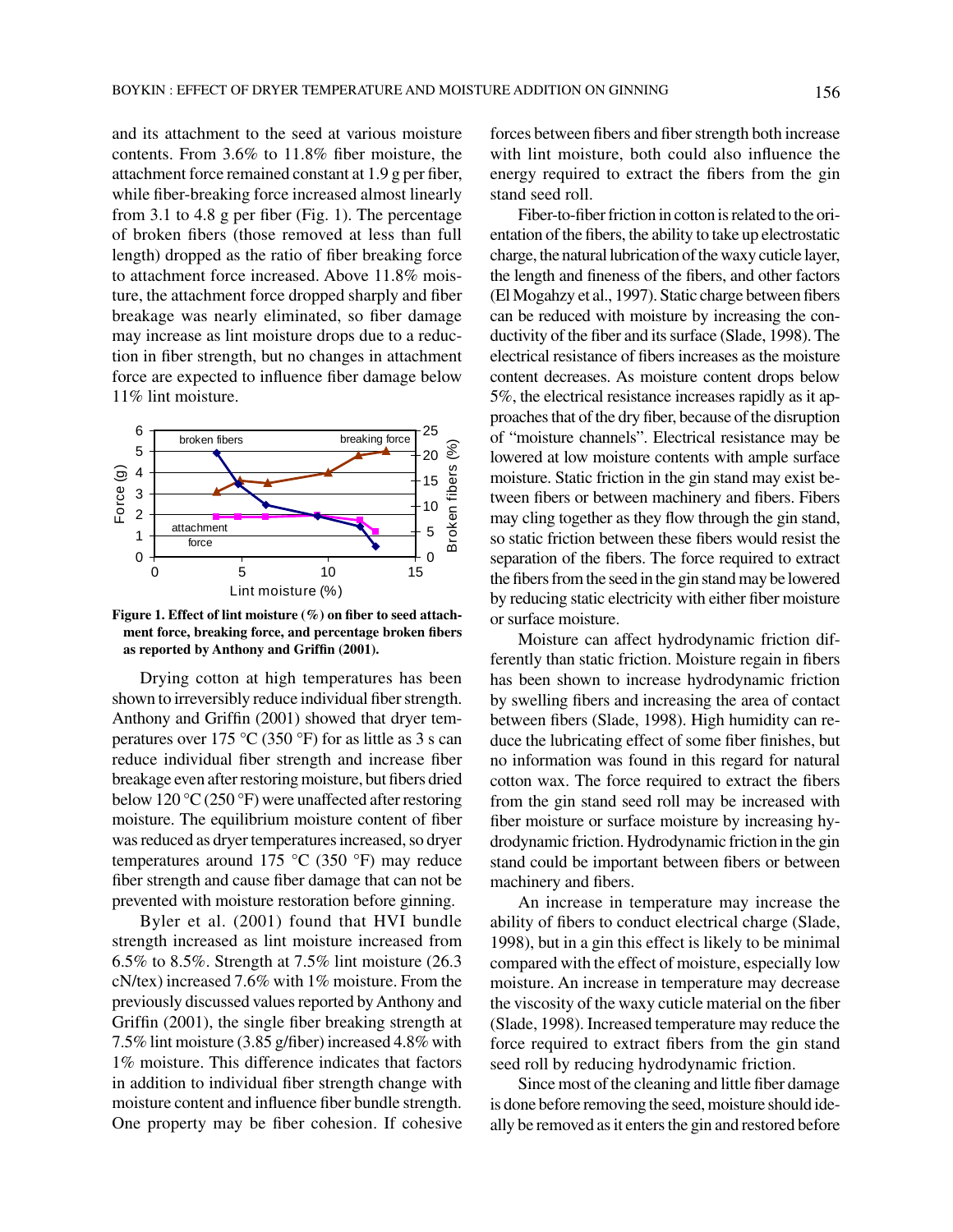removing the fiber from the seed. The ideal place to add moisture is just above the extractor-feeder, since this machine sits on top of the gin stand. Also, this allows some time for the moisture to be incorporated into the lint before entering the gin stand. Restoring moisture to seed cotton prior to seed removal and lint cleaning has been shown to reduce fiber damage. Mangialardi and Griffin (1977) added moisture by delivering humidified air to a conditioning hopper above the extractor-feeder and by using nozzles to mist cotton falling onto the conveyor-distributor. Each of these methods and the combination of both successfully increased lint moisture and fiber length. The humidified air system increased seed cotton moisture entering the gin stand from 7.6% to 8.6%, increased lint moisture from 5.5% to 6.2%, and increased the fibers 2.5% span length from 2.835 cm to 2.860 cm (1.116 in to 1.126 in). Results from mist and combination moisture addition were even more dramatic.

The purpose of this study was to determine the effect of dryer temperature, moisture addition with humidified air, and their interaction on fiber properties and energy consumed by the gin stand. It was suspected that fiber moisture and fiber surface moisture had separate effects on fiber properties and energy consumption.

### **MATERIALS AND METHODS**

Cotton was ginned at the U.S. Cotton Ginning Laboratory in Stoneville, MS, with a typical ginning machine sequence as follows: first cylinder cleaner, stick machine, tower dryer, second cylinder cleaner, extractor-feeder, gin stand, and lint cleaner. Two similar experiments were conducted. Both experiments used a randomized complete block design with cotton cultivar as the block effect. There were three blocks in each experiment. In the first experiment, there was a factorial arrangement of treatments with two levels of moisture addition (on and off) and three dryer temperatures of 40, 80, and, 120 °C (100, 175, and 250 °F). In the second experiment, there was a factorial arrangement of treatments with two levels of moisture addition (on and off) and four dryer temperatures of 60, 80, 105, and 120 °C (140, 180, 220, and 245 °F). Within each experiment, all treatments were applied once to each cultivar. Since dryer temperature has a quantitative treatment structure, it was treated as a trend in the analysis of variance. With dryer temperature considered a trend, the two experiments were combined and analyzed as a randomized complete block with six blocks and a factorial arrangement of treatments of moisture by dryer temperature. All dryer temperatures were measured at the mix point in the second shelf of the dryer. Each treatment was applied to cotton producing one bale of lint weighing 227 kg (500 lb).

The three cultivars of cotton used for experimental blocks in the first experiment (ginned April 2003) were SureGrow 521RR (SG521RR, harvested October 2001; Delta Pine and Land Co.; Scott, MS); Stoneville BXN49B (BXN49B, harvested September 2002; Stoneville Seed Co.; Memphis, TN); and Stoneville 4892BR (ST4892BR-02, harvested September 2002; Stoneville Seed Co.). The three cultivars of cotton used for experimental blocks in the second experiment (ginned October 2003) were Deltapine 555BR (DP555BR; Delta Pine and Land Co.), Sure-Grow 105 (SG105; Delta Pine and Land Co.), and Stoneville 4892BR (ST4892BR-03; Stoneville Seed Co.) all harvested in September 2003. All cotton, except DP555BR, was stored in covered trailers prior to ginning. The cultivar DP555BR was stored in a covered module for 7 d prior to ginning.

A Humidaire Unit (Samuel Jackson, Inc.; Lubbock, TX) was used to add moisture to seed cotton by forcing heated, humidified air into both sides of a conditioning hopper (Samuel Jackson, Inc.) above the extractor-feeder. The ducts entering the hopper were equipped with valves that opened only when ginning. The temperature of the air and water in the humidaire unit were adjusted to alter the amount of moisture applied to the cotton with the humidified air. These settings were not constant throughout the experiment but were varied to deliver near maximum amounts of moisture without impairing the flow of cotton. Since only small amounts of moisture could be added, there were only two levels of moisture addition, off and on.

A Continental Eagle 93-saw Double Eagle gin stand (Prattville, AL) was used for ginning. Since no device was available for real-time measurement of ginning rate, the gin stand feeder control was adjusted to maintain the gin stand amperage load in the normal operating range to minimize fluctuations in ginning rate. The power consumption of the gin stand was recorded over time using a watt-hour meter. The weights of the seed cotton and lint were recorded for each bale.

For each bale, samples were taken throughout the gin to determine moisture content (wet basis). In order of ginning sequence, these included five samples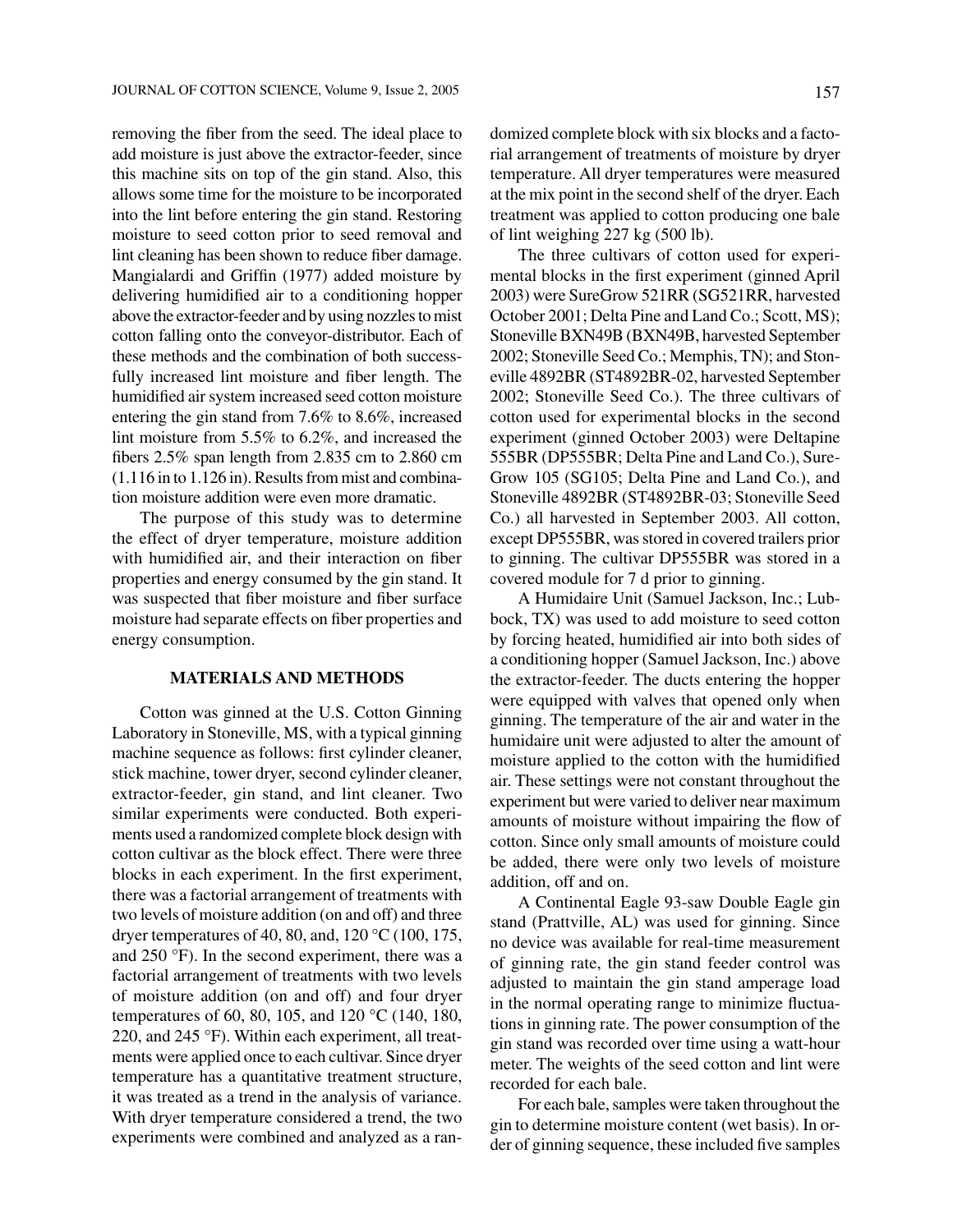taken from seed cotton entering the gin, five samples taken after drying, nine samples taken after moisture addition, nine lint samples taken after ginning, and five samples taken at the lint slide. The moisture content of the cotton was determined by the oven method (Shepherd, 1972). Five seed cotton samples per bale were taken at the gin stand feeder apron to determine foreign matter content by pneumatic fractionation (Shepherd, 1972). For each bale, five lint samples were analyzed by HVI (USDA, Agricultural Marketing Service; Dumas, AR), and nine samples were analyzed by Advanced Fiber Information System (AFIS, Uster Technologies; Knoxville, TN). Ambient temperature and relative humidity were recorded once per bale. Observations were averaged for each bale prior to statistical analysis.

The MIXED and General Linear Model procedures (version 8.2, SAS Institute, Inc.; Cary, NC) were used to analyze the effects of moisture addition, dryer temperature, and their interaction on ginning parameters and fiber properties. Lint moisture was included in the model if it explained variation not attributed to these treatments. With dryer temperature analyzed as a trend and only two levels of moisture addition, there was one degree of freedom in the analysis of each factor. Cotton cultivar was included in each model representing experimental blocks with five degrees of freedom. Treatment replications, as described earlier, were blocked by cultivar. This was intended to broaden the inference base for treatment analysis. The interactions between cultivar and treatments were considered random sources of variability and were not the focus of this report. Differences in cultivars were discussed, but other major sources of variation, such as crop year, field location, planting date, harvest data, gin date, were confounded in this factor. All factors were tested for differences at the 5% level of significance.

#### **RESULTS**

**Moisture content.** The moisture content (wet basis) of the seed cotton as it entered the gin (wagon moisture) varied among cultivars but was consistent between treatments (Table 1). Moisture was measured after the dryer and subtracted from

**Table 1. Means, regression parameters, and statistical significance for seed cotton and lint moisture content**

| Factor                           | <b>Lint moisture</b><br><b>Seed cotton moisture</b> |                                 |                                  |                    |                    |                                                      |                                        |  |
|----------------------------------|-----------------------------------------------------|---------------------------------|----------------------------------|--------------------|--------------------|------------------------------------------------------|----------------------------------------|--|
| Cultivar                         | Wagon<br>$(\%)$                                     | <b>Removed</b><br>$(g/kg$ lint) | <b>Restored</b><br>$(g/kg$ lint) | Feeder<br>$(\%)$   | <b>Before lint</b> | <b>After lint</b><br>cleaner $(\% )$ cleaner $(\% )$ | <b>Change</b><br>$(g/kg \text{ link})$ |  |
| <b>BXN49B</b>                    | 10.09                                               | 58.59                           | $-6.28$                          | 7.83               | 4.43               | 4.46                                                 | 0.27                                   |  |
| <b>DP555BR</b>                   | 7.90                                                | 50.48                           | 20.75                            | 6.73               | 4.75               | 4.49                                                 | $-2.55$                                |  |
| <b>SG105</b>                     | 9.52                                                | 37.67                           | 2.16                             | 8.25               | 5.26               | 5.45                                                 | 1.88                                   |  |
| <b>SG521RR</b>                   | 9.70                                                | 54.62                           | $-10.34$                         | 7.68               | 4.47               | 4.15                                                 | $-3.21$                                |  |
| <b>ST4892BR - 02</b>             | 9.13                                                | 48.43                           | 15.84                            | 8.02               | 4.81               | 4.50                                                 | $-3.09$                                |  |
| <b>ST4892BR - 03</b>             | 9.16                                                | 41.71                           | 7.91                             | 7.91               | 4.92               | 5.26                                                 | 3.38                                   |  |
| <b>Moisture</b>                  |                                                     |                                 |                                  |                    |                    |                                                      |                                        |  |
| Off                              | 9.18                                                | 45.04                           | $-1.90$                          | 7.53               | 4.51               | 4.55                                                 | 0.34                                   |  |
| On                               | 9.12                                                | 49.48                           | 14.54                            | 7.89               | 5.14               | 5.08                                                 | $-0.72$                                |  |
| <b>Dryer temperature</b>         |                                                     |                                 |                                  | Slope <sup>z</sup> |                    |                                                      |                                        |  |
| Per 50 $\degree$ C               | 0.24                                                | 26.66                           | na                               | $-0.54$            | $-0.46$            | $-0.81$                                              | $-2.59$                                |  |
| <b>Interaction</b>               |                                                     |                                 |                                  |                    |                    |                                                      |                                        |  |
| Moisture off, per 50 $\degree$ C | na                                                  | na                              | 12.99                            | na                 | na                 | na                                                   | na                                     |  |
| Moisture on, per 50 $\degree$ C  | na                                                  | na                              | $-4.68$                          | na                 | na                 | na                                                   | na                                     |  |
|                                  | Probability values <sup>z</sup>                     |                                 |                                  |                    |                    |                                                      |                                        |  |
| Cultivar                         | 0.0001                                              | 0.2339                          | 0.0056                           | 0.0001             | 0.1857             | 0.0001                                               | 0.2586                                 |  |
| <b>Moisture</b>                  | 0.7633                                              | 0.4211                          | 0.0059                           | 0.0092             | 0.0044             | 0.0001                                               | 0.5997                                 |  |
| <b>Dryer temperature</b>         | 0.1797                                              | 0.0001                          | 0.3404                           | 0.0001             | 0.0176             | 0.0001                                               | 0.1685                                 |  |
| Dryer temp*moisture              | na                                                  | na                              | 0.0462                           | na                 | na                 | na                                                   | na                                     |  |

**z na = not applicable. The appropriate analysis for dryer temperature and moisture included the interaction only if it was significant.**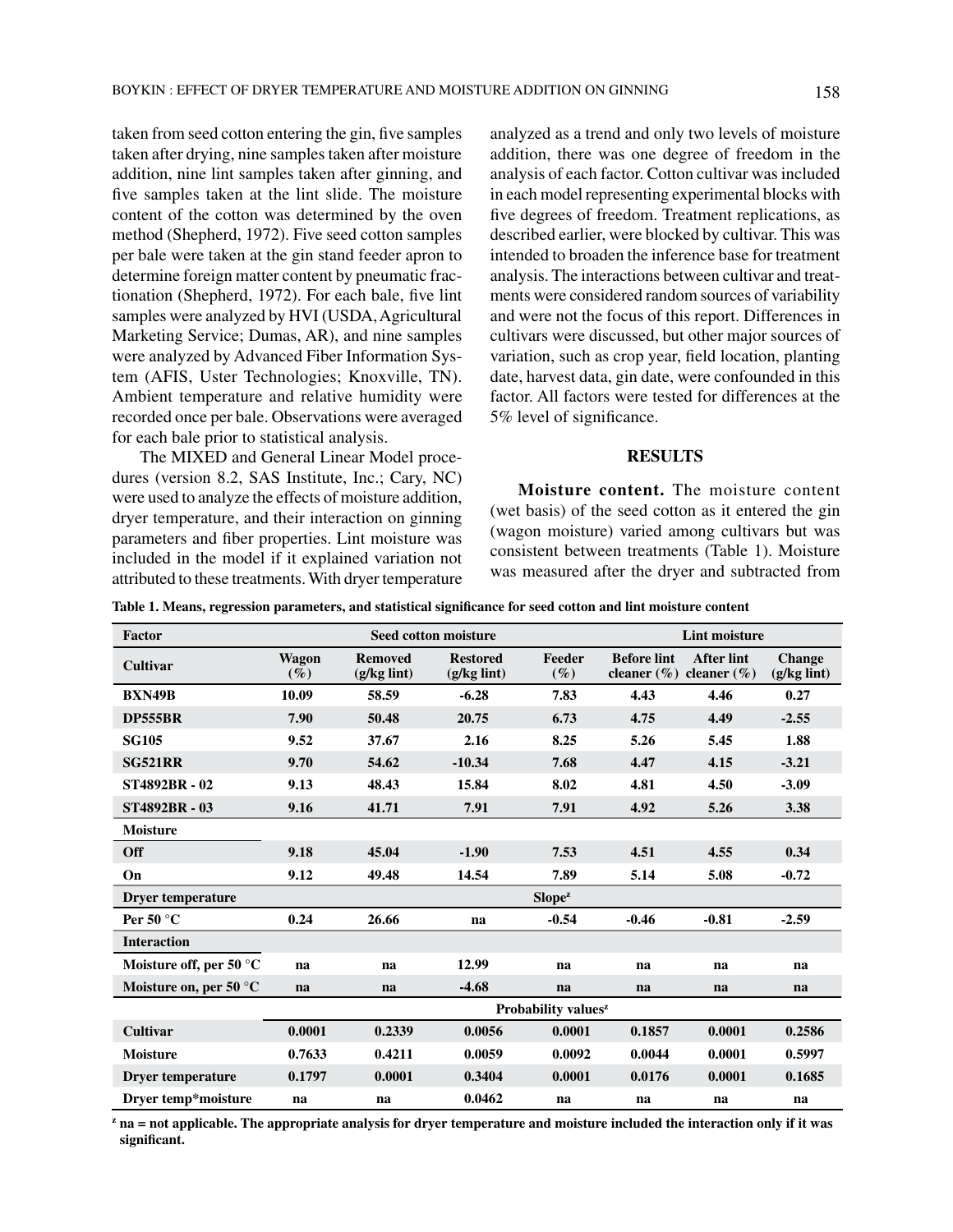wagon moisture to calculate the amount of moisture removed. The assumption was made that seed moisture did not change, so the difference in seed cotton moisture was divided by gin turnout to determine "moisture removed" from lint. Dryer temperature was the only factor affecting "moisture removed" (Table 1). As dryer temperature was increased by 50 °C (90 °F), moisture was reduced by 26.66 g/kg lint (2.67 % of lint weight).

After adding moisture with humidified air above the extractor-feeder, the moisture content of cotton entering the gin stand (feeder moisture) was measured. The moisture content after drying was subtracted from feeder moisture, and the difference was divided by turnout to calculate "moisture restored" to lint (Table 1). With moisture addition, "moisture restored" was 14.54 g/kg lint, but it was -1.90 g/kg lint without moisture addition. These values were averaged over dryer temperature. There was a significant interaction between dryer temperature and moisture addition. Without moisture addition, "moisture restored" increased with dryer temperature as fibers became dryer and collected moisture from the conveying air. Overall, the difference in "moisture restored" due to moisture addition was 16.44 g/kg lint (1.64% of lint weight).

With the addition of moisture, feeder moisture increased from 7.53% to 7.89%. Feeder moisture decreased with dryer temperature (-0.54% per 50  $^{\circ}$ C), but there was no interaction with moisture addition. Assuming differences in feeder moisture were in the lint fraction only, the difference due to moisture addition (0.36% of seed cotton) considering turnout was converted to 10 g/kg lint (1.0% of lint weight). This amount was less than the difference in "moisture restored". Based on the same assumption, as dryer temperature increased by 50  $\rm{^{\circ}C}$  (90  $\rm{^{\circ}F}$ ), moisture was reduced by 15 g/kg lint (1.5 % of lint weight).

After seed were removed at the gin stand, direct measurements of lint moisture were made before and after the lint cleaner (Table 1). Before the lint cleaner, lint moisture was increased with moisture addition from 4.51% to 5.14% (0.63% or 6.3 g/kg) measured. This difference was 0.53% (5.3 g/kg) measured after the lint cleaner. As dryer temperatures increased by 50 °C, lint moisture dropped 0.46% before the lint cleaner and 0.81% after the lint cleaner. None of the treatments affected the change in lint moisture across the lint cleaner, so treatment differences before and after the lint cleaner were similar (Table 1).

with humidified air was estimated by "moisture restored" (1.64% of lint weight) and feeder moisture (1.0% of lint weight). These amounts were larger than differences in lint before lint cleaning (0.63%) or after lint cleaning (0.53%). These results indicate that some of the moisture restored to the cotton was lost as cotton passed the gin stand. As dryer levels increased by 50  $\rm{^{\circ}C}$  (90  $\rm{^{\circ}F}$ ), the reduction in lint moisture content was estimated by "moisture removed"  $(2.67\% \text{ of } \text{lint weight})$  and feeder moisture  $(1.5\% \text{ )}$ of lint weight). This change was 0.46% before and 0.81% after the lint cleaner, so moisture removed at high dryer temperatures was restored to lint from the atmosphere.

**Ambient conditions.** Air temperature and relative humidity was different between cultivars as they were ginned on separate days, but this variation was consistent between treatments (Table 2). Therefore, some of the variation in the experiment due to changes in ambient conditions was separated with block effects.

**Energy consumption.** Lint weights were adjusted to the mean moisture content for each cultivar, and energy consumption was based on the adjusted weight. The biggest difference in gin stand energy consumption was seen between experimental blocks (cotton cultivars). The cultivar ST4892BR-03 consumed the most energy averaging 22.6 MJ (6.27 kWh) per bale, while SG521RR consumed the least energy averaging 14.8 MJ (4.11 kWh) per bale (Table 2). The reported gin stand energy consumption did not include idling energy.

Other than SG521RR, DP555BR consumed the least amount of energy, averaging 19.5 MJ (5.42 kWh) per bale. The cultivar SG521RR consumed considerably less energy than the other cultivars and responded differently to moisture addition. For SG521RR, energy consumption was similar to other cultivars when moisture was restored (18.3 MJ/bale) but dropped almost 40% to 11.3 MJ/bale without moisture addition. For this reason, SG521RR energy data was excluded from the energy data analysis. For the other cultivars, energy consumption averaged 21.3 MJ (5.91kWh) per bale and varied 14.4% between cultivars.

Properties that stood out for SG521RR compared with the other cultivars were low turnout (Table 2), low moisture (Table 1), high content of hulls, sticks, and motes in seed cotton samples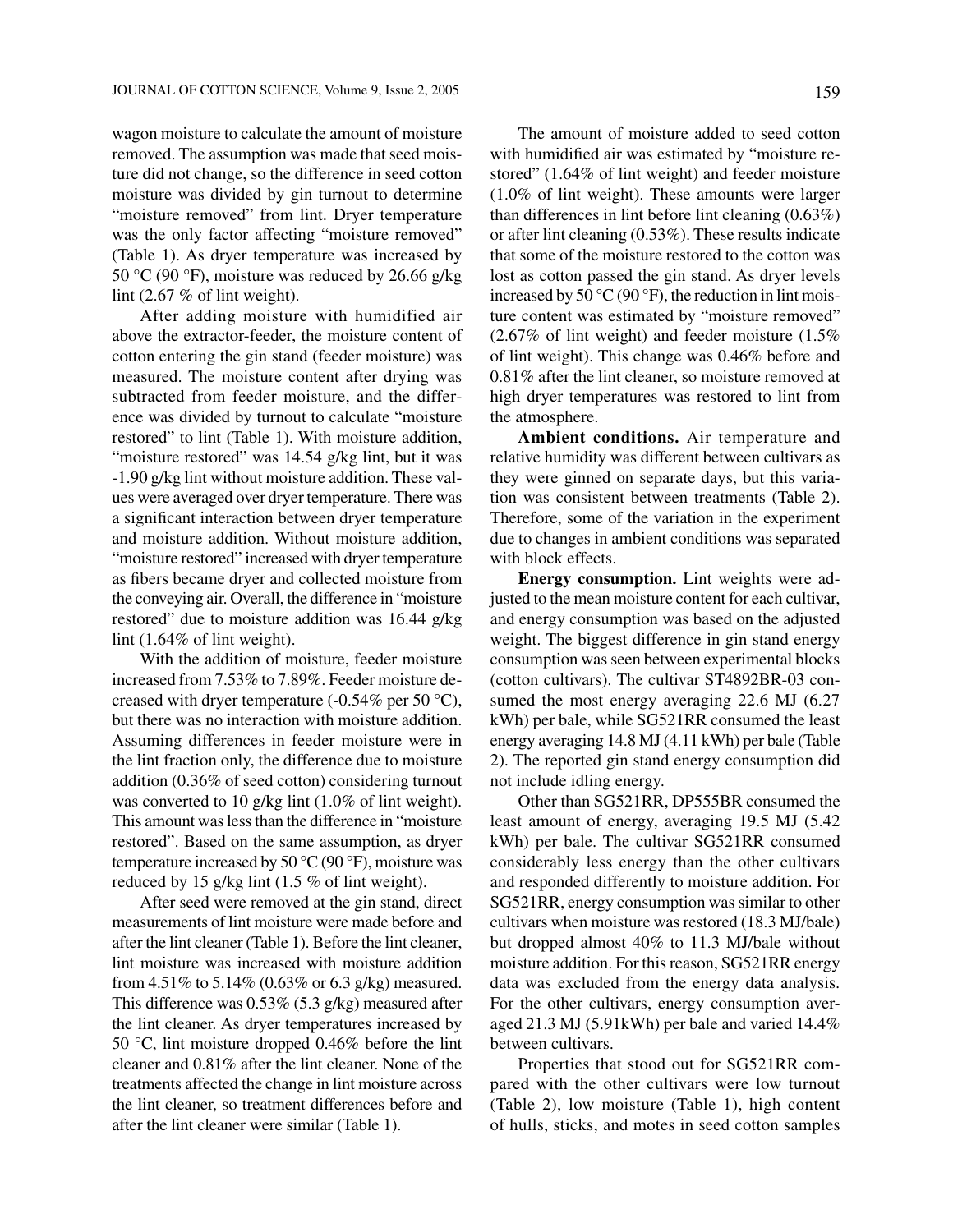taken at the gin stand feeder (Table 3), low strength (Table 4), high AFIS trash levels (Table 5), and poor fiber length properties (Tables 4 and 6). The cultivar SG521RR was also picked one year earlier than the other cultivars in that test, and it was kept in a covered trailer for over a year before ginning. Reduced energy consumption for this cultivar could have been related to low fiber strength, but it is unknown why moisture addition increased energy consumption. For all other parameters measured, cultivars showed similar responses to treatments. As described earlier, treatment replications were blocked by cultivar, and interactions between cultivar and treatments were considered random sources of variability. For this reason, statistical analyses of these interactions are not presented in this report.

One model for energy consumption included cultivar, dryer temperature, moisture addition, and their interaction (Table 2). Overall, energy consumption

was reduced 1.0% with the addition of moisture, but the difference was larger at lower dryer temperatures. As dryer temperatures increased by 50  $^{\circ}$ C (90  $^{\circ}$ F), energy consumption decreased 0.82 MJ (0.23 kWh) per bale (3.9%) without moisture addition, but energy consumption varied less with dryer temperature when moisture was added (Fig. 2).



**Figure 2. Regression of gin stand energy consumption with dryer temperature for each moisture addition treatment (on or off).**

**Table 2. Means, regression parameters, and statistical significance for ginning rate, energy consumption, turnout, and ambient conditions**

| Factor                          | <b>Ginning rate</b><br>(bale/h) | <b>Energy</b><br>[M.J $(kWh)/$ bale] <sup>y</sup> | <b>Turnout</b><br>$(\%)$ | Temp.<br>$(^{\circ}C)$ | <b>Relative humidity</b><br>$(\%)$ |  |  |
|---------------------------------|---------------------------------|---------------------------------------------------|--------------------------|------------------------|------------------------------------|--|--|
| Cultivar                        |                                 |                                                   |                          |                        |                                    |  |  |
| <b>BXN49B</b>                   | 4.83                            | 22.2(6.17)                                        | 34.74                    | 18                     | 47                                 |  |  |
| <b>DP555BR</b>                  | 5.66                            | 19.5(5.42)                                        | 39.23                    | 28                     | 67                                 |  |  |
| <b>SG105</b>                    | 5.81                            | 21.9(6.09)                                        | 36.04                    | 24                     | 86                                 |  |  |
| <b>SG521RR</b>                  | 5.85                            | 14.8(4.11)                                        | 31.20                    | 22                     | 40                                 |  |  |
| <b>ST4892BR - 02</b>            | 5.35                            | 20.1(5.59)                                        | 33.93                    | 18                     | 58                                 |  |  |
| <b>ST4892BR - 03</b>            | 5.68                            | 22.6(6.27)                                        | 37.10                    | 26                     | 74                                 |  |  |
| <b>Moisture</b>                 |                                 |                                                   |                          |                        |                                    |  |  |
| Off                             | 5.54                            | 21.4(5.94)                                        | 35.70                    | 23                     | 66                                 |  |  |
| On                              | 5.61                            | 21.2(5.88)                                        | 36.08                    | 24                     | 65                                 |  |  |
| <b>Dryer temperature</b>        |                                 |                                                   | Slope <sup>z</sup>       |                        |                                    |  |  |
| Per 50 $\degree$ C              | $-0.13$                         | na                                                | $-0.14$                  | $-0.24$                | 2.82                               |  |  |
| <b>Interaction</b>              |                                 |                                                   |                          |                        |                                    |  |  |
| Moisture off, per 50 °C         | na                              | $-0.82(-0.23)$                                    | na                       | na                     | na                                 |  |  |
| Moisture on, per 50 $\degree$ C | na                              | $-0.15(-0.04)$                                    | na                       | na                     | na                                 |  |  |
|                                 | Probability values <sup>z</sup> |                                                   |                          |                        |                                    |  |  |
| Cultivar                        | 0.0001                          | 0.0001                                            | 0.0001                   | 0.0001                 | 0.0001                             |  |  |
| <b>Moisture</b>                 | 0.2663                          | 0.0033                                            | 0.0365                   | 0.4216                 | 0.8691                             |  |  |
| <b>Dryer temperature</b>        | 0.0344                          | 0.0003                                            | 0.3938                   | 0.4561                 | 0.2794                             |  |  |
| Dryer temp.*moisture            | na                              | 0.0086                                            | na                       | na                     | na                                 |  |  |

**y SG521RR is not included in data analysis for energy consumption.**

**z na = not applicable. The appropriate analysis for dryer temperature and moisture included the interaction only if it was significant.**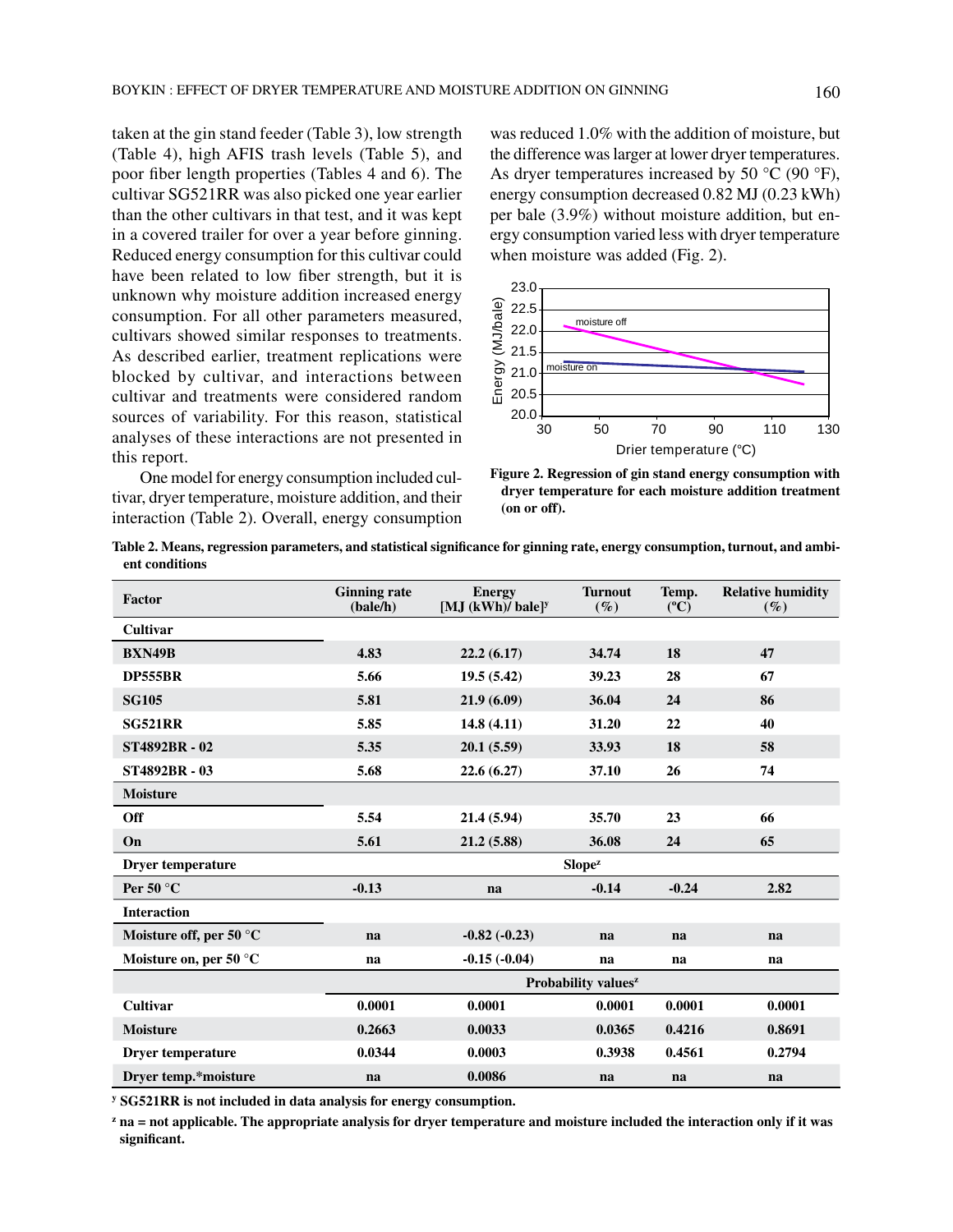| Cultivar                 | Total $(\% )$ | Hulls $(\% )$ | Grass $(\% )$ | Sticks $(\%)$                   | Motes $(\% )$ | Leaf $(\% )$ | Pin $(\%)$ |
|--------------------------|---------------|---------------|---------------|---------------------------------|---------------|--------------|------------|
| <b>BXN49B</b>            | 2.09          | 0.06          | 0.027         | 0.20                            | 1.46          | 0.3090       | 0.0231     |
| <b>DP555BR</b>           | 3.42          | 0.13          | 0.000         | 0.16                            | 2.07          | 0.2167       | 0.0221     |
| <b>SG105</b>             | 3.02          | 0.07          | 0.070         | 0.13                            | 1.66          | 0.2397       | 0.0196     |
| <b>SG521RR</b>           | 4.38          | 0.39          | 0.000         | 0.37                            | 3.33          | 0.2192       | 0.0419     |
| <b>ST4892BR - 02</b>     | 2.76          | 0.14          | 0.003         | 0.16                            | 2.12          | 0.2915       | 0.0397     |
| <b>ST4892BR - 03</b>     | 3.62          | 0.04          | 0.001         | 0.07                            | 2.18          | 0.1955       | 0.0191     |
| <b>Moisture</b>          |               |               |               |                                 |               |              |            |
| <b>Off</b>               | 3.26          | 0.13          | 0.016         | 0.15                            | 2.12          | 0.2406       | 0.0263     |
| On                       | 3.24          | 0.12          | 0.021         | 0.19                            | 2.07          | 0.2360       | 0.0252     |
| <b>Dryer temperature</b> |               |               |               | <b>Slope</b>                    |               |              |            |
| Per 50 $\degree$ C       | $-0.05$       | $-0.02$       | $-0.001$      | 0.01                            | $-0.03$       | $-0.0037$    | $-0.0031$  |
|                          |               |               |               | Probability values <sup>z</sup> |               |              |            |
| Cultivar                 | < 0.0001      | < 0.0001      | < 0.0001      | < 0.0001                        | < 0.0001      | < 0.0001     | < 0.0001   |
| <b>Moisture</b>          | 0.6700        | 0.5688        | 0.3583        | 0.0948                          | 0.1919        | 0.4152       | 0.5394     |
| Dryer temperature        | 0.3697        | 0.1757        | 0.8334        | 0.6147                          | 0.424         | 0.5146       | 0.0989     |

**Table 3. Means, regression parameters, and statistical significance for fractionation of seed cotton at the gin stand feeder**

**z There were no significant interactions between dryer temperature and moisture addition.**

**Table 4. Means, regression parameters, and statistical significance for HVI data**

| Factor                     | <b>Micronaire</b>               | <b>Strength</b> | Length       | Area     | Leaf    | Rd     | $+{\bf B}$ |  |
|----------------------------|---------------------------------|-----------------|--------------|----------|---------|--------|------------|--|
| Cultivar                   |                                 | (cN/tex)        | (cm)         | $(\%)$   |         |        |            |  |
| <b>BXN49B</b>              | 4.89                            | 27.63           | 2.853        | 0.213    | 2.93    | 79.17  | 9.49       |  |
| <b>DP555BR</b>             | 4.24                            | 28.27           | 2.764        | 0.386    | 3.10    | 80.22  | 7.08       |  |
| <b>SG105</b>               | 4.61                            | 28.71           | 2.781        | 0.506    | 3.74    | 75.92  | 7.61       |  |
| <b>SG521RR</b>             | 4.25                            | 23.99           | 2.713        | 0.453    | 3.77    | 70.50  | 9.87       |  |
| <b>ST4892BR - 02</b>       | 4.64                            | 28.55           | 2.765        | 0.413    | 3.67    | 73.07  | 9.47       |  |
| <b>ST4892BR - 03</b>       | 3.90                            | 28.12           | 2.711        | 0.472    | 3.80    | 76.48  | 8.24       |  |
| <b>Moisture</b>            |                                 |                 |              |          |         |        |            |  |
| Off                        | 3.85                            | 27.46           | 2.752        | 0.405    | 3.46    | 76.23  | 8.38       |  |
| On                         | 3.87                            | 28.05           | 2.771        | 0.433    | 3.57    | 76.38  | 8.38       |  |
| <b>Dryer temperature</b>   |                                 |                 | <b>Slope</b> |          |         |        |            |  |
| Per 50 $\degree$ C         | $-0.049$                        | $-0.39$         | $-0.014$     | $-0.081$ | $-0.20$ | 0.17   | 0.06       |  |
|                            | Probability values <sup>y</sup> |                 |              |          |         |        |            |  |
| Cultivar                   | 0.0001                          | 0.0001          | 0.0001       | 0.0001   | 0.0001  | 0.0001 | 0.0001     |  |
| <b>Moisture</b>            | 0.4917                          | 0.0035          | 0.0058       | 0.0622   | 0.1763  | 0.4780 | 0.9623     |  |
| Dryer temperature          | 0.2101                          | 0.0322          | 0.0167       | 0.0001   | 0.006   | 0.4044 | 0.1902     |  |
| Lint moisture <sup>z</sup> | na                              | na              | $na*$        | $na*$    | $na*$   | na     | 0.0161     |  |

**y na = not applicable. The appropriate analysis for dryer temperature and moisture included the interaction only if it was significant. There were no significant interactions between moisture, temperature, and lint moisture.**

**z Means and regression parameters were not adjusted for lint moisture. \* = the factor was significantly related to lint moisture, but the differences were associated with dryer temperature and moisture addition.**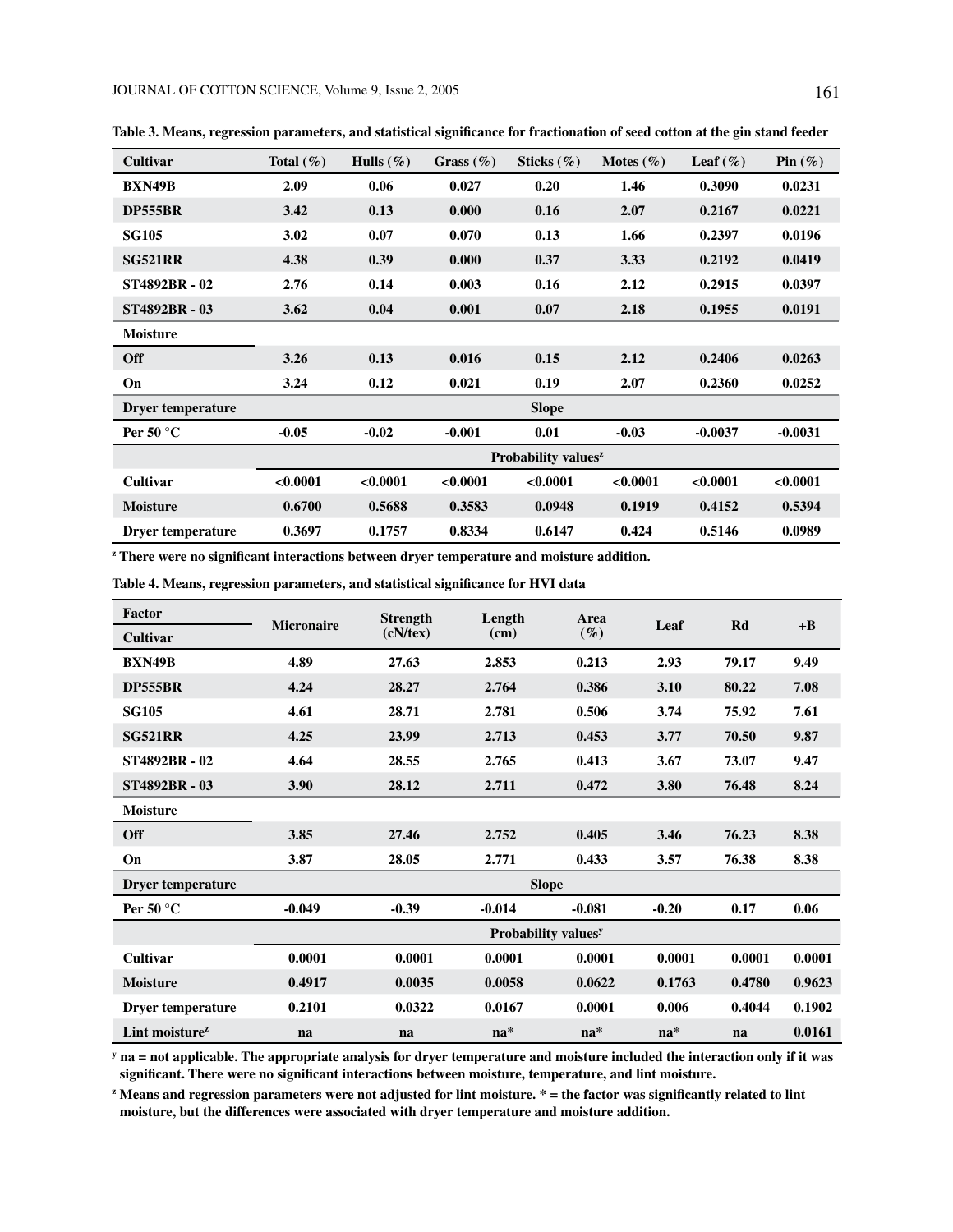Lint moisture alone did not significantly explain variation in energy consumption. When factors were included that described how moisture was adjusted, lint moisture did contribute significantly to the model. An alternate model for energy consumption included cultivar, moisture addition, dryer temperature, lint moisture before lint cleaner, and the interaction between lint moisture and dryer temperature (Table 7). This alternate model explained more variation in energy consumption than the first model. The standard errors for these parameters were also reported in Table 7. The regression parameters were used to plot gin stand energy with lint moisture (Fig. 3). Lines were plotted with and without moisture addition at three dryer temperatures (40, 80, and 120 °C), which represent the low, medium, and high dryer levels used in the experiment. Each line was plotted over the range of lint moistures seen in the experiment under those conditions. Energy consumption initially increased as dryer temperature increased and lint moisture decreased, but as dryer temperatures continued to rise and moisture fell below 5%, energy consumption began to decrease. Overall, moisture addition decreased energy consumption by 1.37% or 0.3 MJ (0.08 kWh) per bale (std. err. = 0.037) regardless of dryer temperature or lint moisture content.



**Figure 3. Regression of gin stand energy consumption with lint moisture before lint cleaning for each moisture addition (on or off) and dryer temperature treatment.**

| <b>Factor</b>                    | Dust/g | Trash/g | <b>Visible</b><br>foreign | Nep size Neps/g |                    | Seed coat<br>neps/g                    | <b>Immature</b><br>fiber content | <b>Maturity Fineness</b> |        |
|----------------------------------|--------|---------|---------------------------|-----------------|--------------------|----------------------------------------|----------------------------------|--------------------------|--------|
| Cultivar                         | lint   | lint    | matter $(\% )$            | $(\mu m)$       | lint               | lint                                   | $(\%)$                           | ratio                    | (mTex) |
| <b>BXN49B</b>                    | 310    | 67      | 1.29                      | 694             | 194                | 10.80                                  | 2.84                             | 0.905                    | 188.1  |
| <b>DP555BR</b>                   | 345    | 72      | 1.37                      | 690             | 278                | 9.11                                   | 4.00                             | 0.872                    | 165.4  |
| <b>SG105</b>                     | 390    | 89      | 1.64                      | 698             | 218                | 12.81                                  | 3.27                             | 0.894                    | 179.3  |
| <b>SG521RR</b>                   | 654    | 111     | 2.27                      | 703             | 271                | 17.39                                  | 4.61                             | 0.832                    | 174.4  |
| <b>ST4892BR - 02</b>             | 495    | 107     | 1.95                      | 700             | 180                | 13.44                                  | 3.13                             | 0.901                    | 184.9  |
| <b>ST4892BR - 03</b>             | 405    | 99      | 1.71                      | 689             | 254                | 10.93                                  | 3.72                             | 0.868                    | 171.8  |
| <b>Moisture</b>                  |        |         |                           |                 |                    |                                        |                                  |                          |        |
| Off                              | 410    | 86      | 1.60                      | 694             | 247                | 11.68                                  | 3.68                             | 0.875                    | 175.7  |
| On                               | 430    | 93      | 1.75                      | 696             | 227                | 12.42                                  | 3.54                             | 0.882                    | 176.4  |
| <b>Dryer temperature</b>         |        |         |                           |                 | Slope <sup>y</sup> |                                        |                                  |                          |        |
| Per 50 $\degree$ C               | $-51$  | $-14$   | $-0.26$                   | na              | 13.6               | $-0.82$                                | 0.11                             | $-0.007$                 | $-1.1$ |
| <b>Interaction</b>               |        |         |                           |                 |                    |                                        |                                  |                          |        |
| Moisture off, per 50 $\degree$ C | na     | na      | na                        | $-3.2$          | na                 | na                                     | na                               | na                       | na     |
| Moisture on, per 50 $\degree$ C  | na     | na      | na                        | 4.3             | na                 | na                                     | na                               | na                       | na     |
|                                  |        |         |                           |                 |                    | <b>Probability values</b> <sup>y</sup> |                                  |                          |        |
| <b>Cultivar</b>                  | 0.0001 | 0.0001  | 0.0001                    | 0.0001          | 0.0001             | 0.0001                                 | 0.0001                           | 0.0001                   | 0.0001 |
| <b>Moisture</b>                  | 0.0254 | 0.0006  | 0.0002                    | 0.0144          | 0.0003             | 0.0228                                 | 0.0061                           | 0.0007                   | 0.2647 |
| <b>Dryer temperature</b>         | 0.0001 | 0.0001  | 0.0001                    | 0.6735          | 0.006              | 0.0059                                 | 0.0106                           | 0.0002                   | 0.0934 |
| Dryer temperature*moisture       | na     | na      | na                        | 0.0041          | na                 | na                                     | na                               | na                       | na     |
| Lint moisture <sup>z</sup>       | $na*$  | $na*$   | $na*$                     | na              | $na*$              | $na*$                                  | $na*$                            | $na*$                    | na     |

**Table 5. Means, regression parameters, and statistical significance for AFIS trash, nep, and maturity data**

**y n.a. = not applicable. The appropriate analysis for dryer temperature and moisture included the interaction only if it was significant.**

**z \* = the factor was significantly related to lint moisture, but the differences were associated with dryer temperature and moisture.**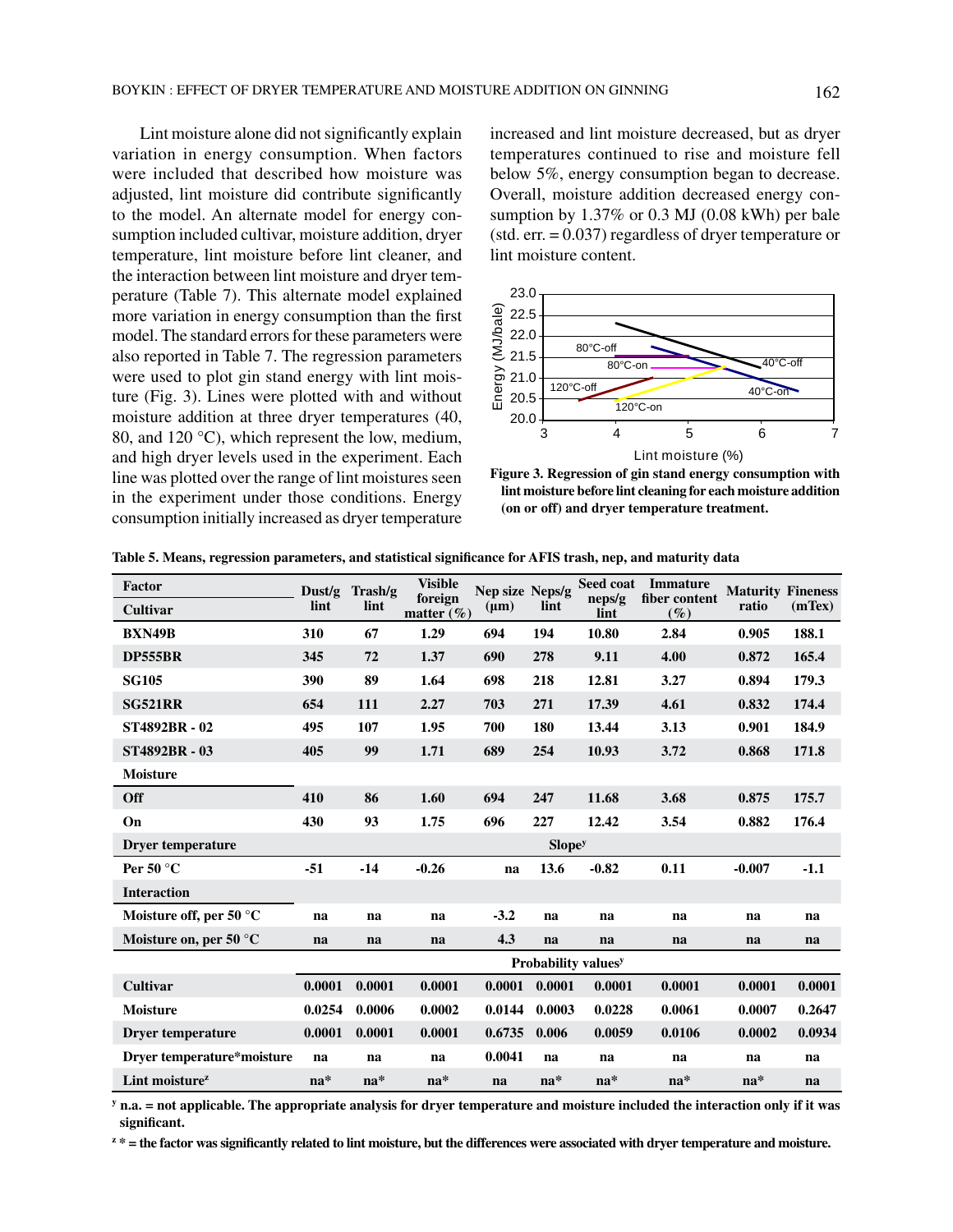| Factor                   | Fiber length distribution by weight<br>Fiber length distribution by number |                        |                                  |                                         |              |                        |                                         |                            |                              |
|--------------------------|----------------------------------------------------------------------------|------------------------|----------------------------------|-----------------------------------------|--------------|------------------------|-----------------------------------------|----------------------------|------------------------------|
| Cultivar                 | Mean<br>(cm)                                                               | Coeff. of<br>variation | <b>Upper</b><br>quartile<br>(cm) | <b>Short fiber</b><br>content<br>$(\%)$ | Mean<br>(cm) | Coeff. of<br>variation | <b>Short fiber</b><br>content<br>$(\%)$ | <b>Upper</b><br>5%<br>(cm) | <b>Upper</b><br>2.5%<br>(cm) |
| <b>BXN49B</b>            | 2.477                                                                      | 32.29                  | 2.988                            | 8.08                                    | 2.019        | 47.59                  | 24.36                                   | 3.358                      | 3.554                        |
| <b>DP555BR</b>           | 2.394                                                                      | 35.73                  | 2.960                            | 10.56                                   | 1.875        | 52.77                  | 29.98                                   | 3.354                      | 3.581                        |
| <b>SG105</b>             | 2.468                                                                      | 30.93                  | 2.928                            | 7.07                                    | 2.031        | 46.48                  | 22.80                                   | 3.280                      | 3.480                        |
| <b>SG521RR</b>           | 2.358                                                                      | 33.06                  | 2.839                            | 9.06                                    | 1.925        | 47.40                  | 25.52                                   | 3.208                      | 3.418                        |
| <b>ST4892BR - 02</b>     | 2.463                                                                      | 31.27                  | 2.926                            | 7.24                                    | 2.054        | 44.71                  | 21.72                                   | 3.294                      | 3.498                        |
| <b>ST4892BR - 03</b>     | 2.424                                                                      | 31.72                  | 2.888                            | 7.72                                    | 2.012        | 45.19                  | 22.55                                   | 3.243                      | 3.450                        |
| Moisture                 |                                                                            |                        |                                  |                                         |              |                        |                                         |                            |                              |
| Off                      | 2.409                                                                      | 32.96                  | 2.906                            | 8.74                                    | 1.956        | 48.20                  | 25.53                                   | 3.273                      | 3.480                        |
| On                       | 2.451                                                                      | 32.18                  | 2.939                            | 7.92                                    | 2.009        | 46.92                  | 23.77                                   | 3.308                      | 3.517                        |
| <b>Dryer temperature</b> |                                                                            |                        |                                  |                                         | <b>Slope</b> |                        |                                         |                            |                              |
| Per 50 $\degree$ C       | $-0.034$                                                                   | 0.49                   | $-0.027$                         | 0.57                                    | $-0.039$     | 0.79                   | 1.16                                    | $-0.028$                   | $-0.029$                     |
|                          | Probability values <sup>z</sup>                                            |                        |                                  |                                         |              |                        |                                         |                            |                              |
| Cultivar                 | < 0.0001                                                                   | < 0.0001               | < 0.0001                         | < 0.0001                                | < 0.0001     | < 0.0001               | < 0.0001                                | < 0.0001                   | < 0.0001                     |
| <b>Moisture</b>          | < 0.0001                                                                   | < 0.0001               | 0.0006                           | < 0.0001                                | < 0.0001     | < 0.0001               | < 0.0001                                | 0.0006                     | 0.0003                       |
| Dryer temperature        | < 0.0001                                                                   | 0.0020                 | 0.0009                           | < 0.0001                                | < 0.0001     | < 0.0001               | < 0.0001                                | 0.0010                     | 0.0008                       |
| <b>Lint moisture</b>     | 0.0106                                                                     | 0.0193                 | 0.0159                           | 0.0171                                  | 0.0168       | 0.0308                 | 0.0176                                  | 0.0278                     | 0.0542                       |

**Table 6. Means, regression parameters, and statistical significance for AFIS fiber length distribution**

**z There were no significant interactions between dryer temperature, moisture addition, or lint moisture. Probability values for moisture and dryer temperature were less than 0.0001 for all measurements when lint moisture was excluded from the model. Means and regression parameters were not adjusted for lint moisture.**

| Table 7. Regression parameters and statistical significance of values for the alternate model of gin stand energy consumption |  |
|-------------------------------------------------------------------------------------------------------------------------------|--|
|                                                                                                                               |  |

| <b>Parameter</b>                | <b>Energy consumption</b>  |                            |                             |  |  |  |  |  |
|---------------------------------|----------------------------|----------------------------|-----------------------------|--|--|--|--|--|
|                                 | <b>Estimate</b> (M.J/bale) | Standard error of estimate | <b>P-value for estimate</b> |  |  |  |  |  |
| Intercept                       | 27.1                       | 0.37                       | < 0.0001                    |  |  |  |  |  |
| Lint moisture $(\% )$           | $-1.07$                    | 0.066                      | < 0.0001                    |  |  |  |  |  |
| Dryer temperature $(^{\circ}C)$ | $-0.074$                   | 0.0040                     | < 0.0001                    |  |  |  |  |  |
| Lint moisture*dryer temp.       | 0.0135                     | 0.00084                    | < 0.0001                    |  |  |  |  |  |
| <b>Moisture addition on</b>     | $-0.29$                    | 0.037                      | 0.0353                      |  |  |  |  |  |
| Least squares means             | <b>M</b> .J/bale           |                            |                             |  |  |  |  |  |
| Moisture off                    | 21.4                       |                            |                             |  |  |  |  |  |
| Moisture on                     | 21.1                       |                            |                             |  |  |  |  |  |

**Ginning rate and turnout.** Ginning rates varied between cultivars and ranged from 4.83 bale/hr for BXN49B to 5.85 bale/hr for SG521RR (Table 2). Despite efforts to maintain constant ginning rates between treatments within each block (cultivar), ginning rate decreased by 0.13 bale/h as dryer temperatures increased by 50 °C (90 °F). Ginning rate did not change when moisture was added. Differences in gin stand energy consumption were not related

to changes in ginning rate. Gin turnout increased by 0.38% (2.4 kg or 5.3 lb per bale) when moisture was added, but dryer temperatures were not shown to impact gin turnout (Table 2).

**Seed cotton properties.** The fractionation of seed cotton entering the gin stand did not reveal any differences due to adding moisture with humidified air or to changing dryer temperatures (Table 3). Differences were seen among cultivars.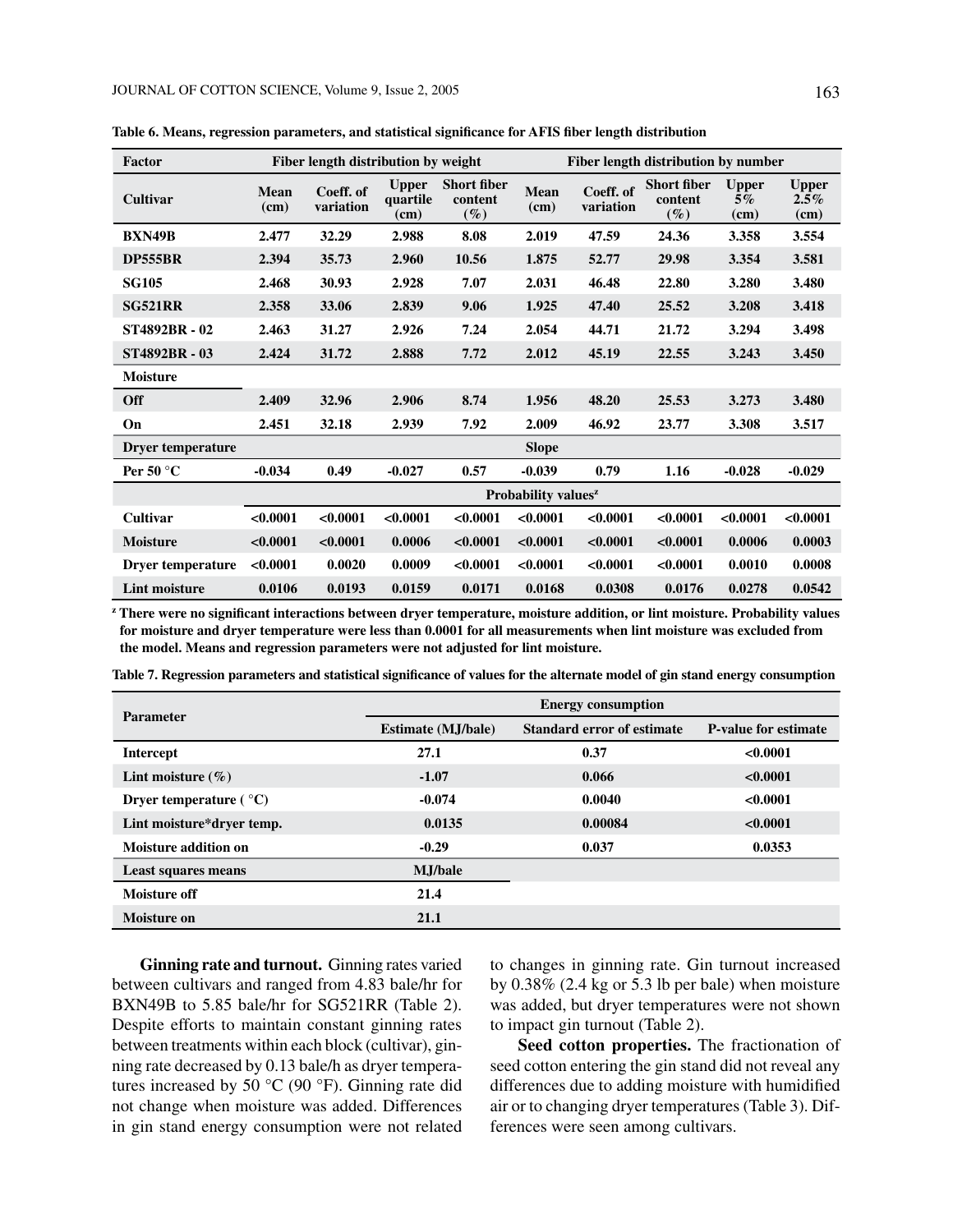**Fiber properties.** Increased dryer temperatures reduced leaf grade and HVI percentage area, but moisture addition did not have a significant impact on these properties (Table 4). Increased dryer temperatures reduced AFIS trash levels, and moisture addition increased AFIS trash (Table 5). Leaf grade, HVI percentage area, and AFIS trash properties were all increased with lint moisture, but the differences were associated with the treatment factors (dryer temperature and moisture addition). Color grades, based on HVI reflectance (Rd) and yellowness (+B), were not influenced by dryer temperature or moisture addition, but +B decreased by 0.092 per percentage of lint moisture (Table 4).

Fiber length (HVI) improved by 0.019 cm (0.008 in) with moisture addition and decreased 0.014 cm (0.006 in) with a 50  $\rm{^{\circ}C}$  (90  $\rm{^{\circ}F}$ ) increase in dryer temperature (Table 4). Similar trends were seen for all AFIS fiber length properties (Table 6). The addition of moisture improved the average fiber length by weight by 0.042 cm (0.016 in) and the upper quartile length by 0.033 cm (0.013 in). A 50 °C (90 °F) increase in dryer temperature reduced average length by 0.034 cm (0.014 in) and the upper quartile length by 0.027 cm (0.011 in). The short fiber content by weight (percentage of fibers under 1.27 cm or 0.5 in) was reduced by 0.82% with the addition of moisture and increased with dryer temperature by 0.57% per 50 °C (90 °F). Similar trends were seen for changes in AFIS fiber length distribution based on number of fibers. For fiber length distributions by both weight and number, treatment differences were larger for mean values than upper percentile values. The coefficient of variation for fiber length decreased with the addition of moisture and increased with dryer temperature. All HVI and AFIS fiber length properties showed significant improvements with moisture addition and significant damage with increased dryer temperature. These properties also improved with increased lint moisture, but the treatment effects of dryer temperature and moisture addition explained changes in these properties more completely.

The addition of moisture reduced neps by 8.1% from 247 to 227 per gram of lint but increased seed coat neps by 6.3% from 11.68 to 12.42 per gram lint (Table 5). Increasing dryer temperatures by 50  $^{\circ}$ C (90  $^{\circ}$ F) increased neps by 14 per gram lint (5.7%) but reduced seed coat neps by 0.82 per gram lint (6.8%). This was due to improved cleaning of cotton under dryer conditions where seed coat neps were more likely to loose their "seed coats" (or other material) and become neps. The addition of moisture increased the size of neps from 694 to 696 μm, but dryer temperature affected nep size differently depending on moisture addition. Without the addition of moisture, nep size was reduced by 3.2 μm (4.6%) per 50 °C (90 °F), but with the addition of moisture, nep size was increased by 4.3 μm (6.2%) per 50 °C (90 °F). As lint moisture increased, nep counts increased and seed coat nep counts decreased, but these differences were associated with dryer temperatures and moisture addition.

Fiber strength (HVI) increased 0.59 cN/tex (0.60 g/tex) with the addition of moisture and decreased 0.38 cN/tex (0.39 g/tex) with a 50  $^{\circ}$ C (90  $^{\circ}$ F) increase in dryer temperature, but strength did not change with lint moisture (Table 4). The addition of moisture reduced the immature fiber content (IFC) from 3.68% to 3.54% and raised the maturity ratio from 0.875 to 0.882 (Table 5). Increasing dryer temperatures by 50 °C (90 °F) raised the IFC 0.11% and decreased the maturity ratio by 0.007. Changes in IFC and maturity ratio correlated with lint moisture but more closely followed changes in dryer temperature and moisture addition. Micronaire (Table 4) and fineness (Table 5) were not influenced by moisture addition, dryer temperature, or lint moisture content.

## **DISCUSSION AND CONCLUSIONS**

This research investigated the impact of moisture conditioning on fiber quality and gin stand energy requirements. Humidified air added to cotton as it entered the extractor-feeder raised lint moisture (wet basis) by 0.53% (5.3 g/kg or 2.6 lb/bale) measured after the lint cleaner. This increase was 1.0% (10 g/kg lint) estimated from the gin stand feeder moisture and 1.6% (16 g/kg lint) estimated from the difference in seed cotton moisture before and after moisture addition. This indicated that much of the moisture added to seed cotton was lost before reaching the bale.

Increasing dryer temperatures by 50  $^{\circ}$ C (90  $^{\circ}$ F) decreased lint moisture by 0.81% (8.1 g/kg or 4.1 lb/bale) measured after the lint cleaner. This decrease was 15 g/kg lint estimated from the gin stand feeder moisture and 27 g/kg lint estimated from the difference in seed cotton moisture before and after drying. This indicated that cotton dried at high temperatures picked up moisture from the conveying air.

Net energy consumed by the gin stand (difference between ginning and idling) averaged 21.3 MJ (5.91 kWh) per 227-kg (500-lb) bale. Increasing dryer temperatures increased energy consumption as the fiber was dried to 5%, but as dryer tempera